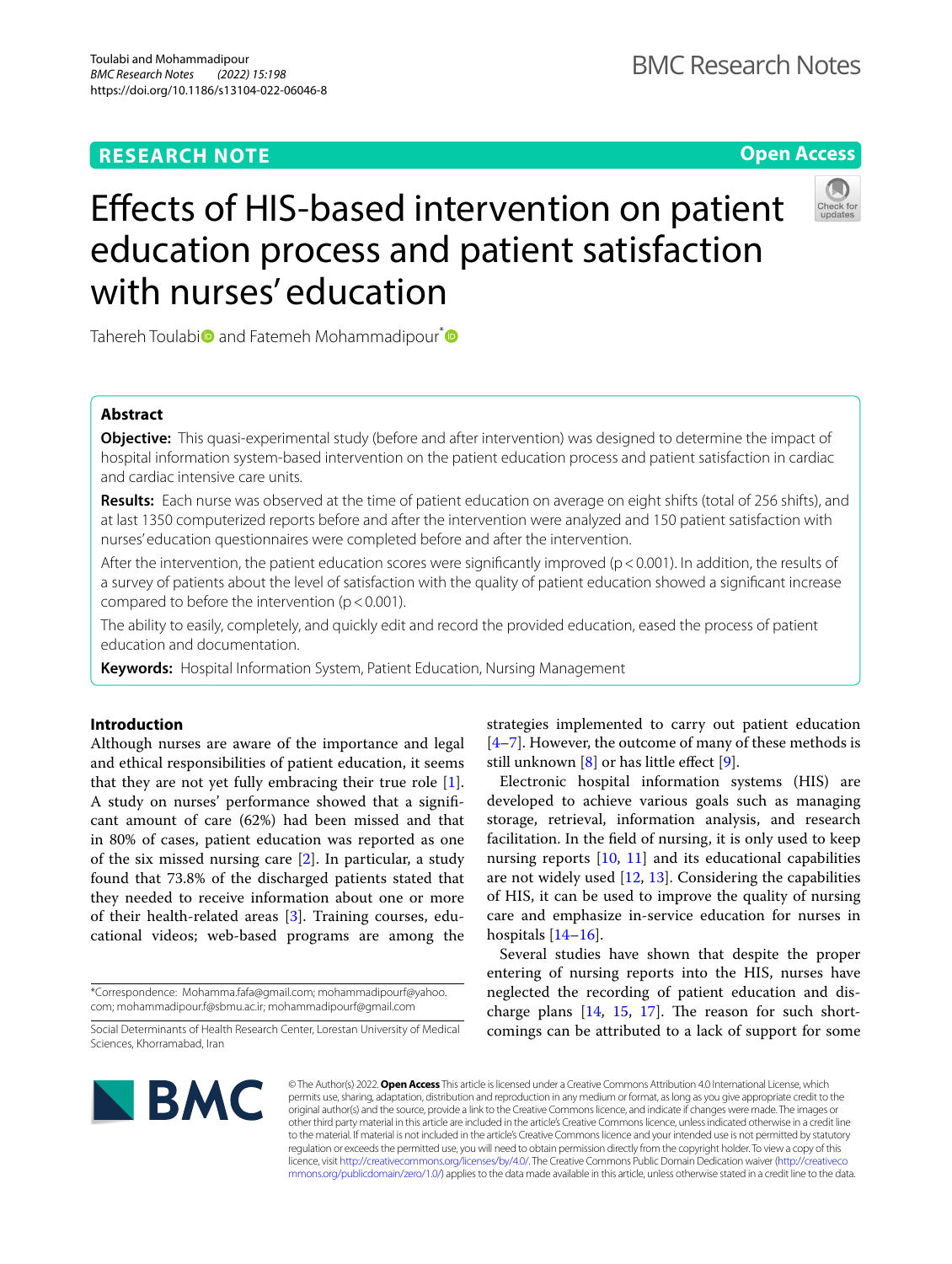forms, as well as the lack of ability to register specialized nursing services [[11,](#page-4-8) [12](#page-4-9)].

Furthermore, studies on nurses' understanding of working with HIS have shown that nurses rely less on their memory when using electronic documents due to their care options  $[18, 19]$  $[18, 19]$  $[18, 19]$  $[18, 19]$ . In other words, by making changes to the system, the standards of education are always in place and the nurse will be able to study them at the right time, and based on the survey form, determines the training required for the individual patient, and records the necessary training of patient within the shortest time. Whereas other methods only increase the nurse's awareness and may not always be available and, most importantly, do not record the training provided to the patient in the nursing report [\[18](#page-4-15)]. On the other hand, nurses can play an important role in the future long-term plans such as sustainable development, yet their role in the 2025 map of the health of Iran Health Information Technology is not completely clear. There is a demand for further improvement in this regard [\[20](#page-4-17)].

Therefore, following the challenges such as inadequacy of the patient education role of the nurse, the lack of both quality and content of patient education documentation in HIS, and given the fact that using technology and easy access to information is one of the indexes of WHOin country ranking, the use of HIS as an electronic case infrastructure, and at the same time as an educational tool is preferable to other methods. So far, only a few studies have addressed the educational role of HIS [[21–](#page-4-18)[24](#page-4-19)]. Such studies are observational, and no change has so far been made in the optimization of HIS based on the fndings of other studies. To achieve the goal of enhancing HIS to improve nursing care, further research is needed to determine the most important components of a successful system and prevent costly errors [[25](#page-4-20)].

In a previous study  $[26]$  $[26]$  $[26]$ , by HIS optimization, the mean of bedside nursing care, nurse-patient, and team relationship have been improved. The present study is an extension to previously published research. Therefore, the present study was conducted for the frst time in Iran with to determine the impact of a HIS-based intervention on the implementation of the patient education process and patient satisfaction.

## **Main text**

## **Methods**

Since studies have shown the need for high cardiac care to promote HIS and cardiovascular patients' need for education during hospitalization [\[27](#page-4-22)], cardiac and cardiac intensive care units were selected for this study.

A comprehensive literature review failed to identify an available measure that could be used to address the sample size calculation. The study population consisted of all nurses of the cardiac wards and CCU of Shahid Madani Heart Hospital who were studied using the whole enumerating method  $(N=32)$  in the years 2017–2019.

According to Heshmati Nabavi et al. [\[28\]](#page-4-23), 140 patients in two groups of before and after based on  $P1=0.1$ ,  $P2 = 0.4$  were estimated.

Inclusion criteria included clinical nurses' employment during the study (8 months) in the cardiac or CCU wards, and the willingness to participate in the study. Consciousness, at least three days of hospitalization on the cardiac or CCU wards, and literacy were the inclusion criteria for the patient. Sampling was completed through nonrandom quota sampling.

This research was a quasi-experimental study (before and after intervention) that was conducted in four stages: preparatory, before the intervention, intervention, and after intervention (for a better understanding of the study steps, please see Fig. [1\)](#page-2-0).

#### *Preparatory stage*

In the pilot study, all the nurses, nursing managers, hospital managers, and IT unit tended to participate. At frst, the goals and activities were examined. Based on the views of nursing managers and experienced CCU nurses, the Patient Assessment and Standard Education Need Form in collaboration with the HIS backing company ([www.epd.ir/en\)](http://www.epd.ir/en) as an educational device was used to store or record information.

At this stage, the observation checklist for patient education was designed and installed in the HIS. The validity of the checklist was confrmed by the content validity method. This instrument was designed with 84 items and 8 axes: chest pain, rest-activity balance, cardiac patient diet, diabetic patient diet, nitroglycerine consumption, aspirin, constipation prevention, and participation in cardiac rehabilitation programs. The scores were allocated as: was done (2), was not recorded (1), was not done (0).

The internal reliability of the instrument was confirmed by the Cronbach alpha coefficient of 0.82. Furthermore, it was approved for sub-classes between 0.79–0.81.

Another tool was the Patient Satisfaction From Nurses' Education questionnaire has been designed by Heshmati Nabavi et al. [[29\]](#page-5-0). This questionnaire comprised 12 closeended statements (satisfied = 2, relatively satisfied = 1, and not satisfied=0). Reliability of this self-report questionnaire by split half method and correlation coefficient, has been approved  $(0.85)$  [\[29](#page-5-0)]. The reliability of the questionnaire in the present study was ensured through  $\alpha$  = 0.87.

#### *Before intervention*

Using information-gathering instruments, an assistant researcher observed the implementation of the patient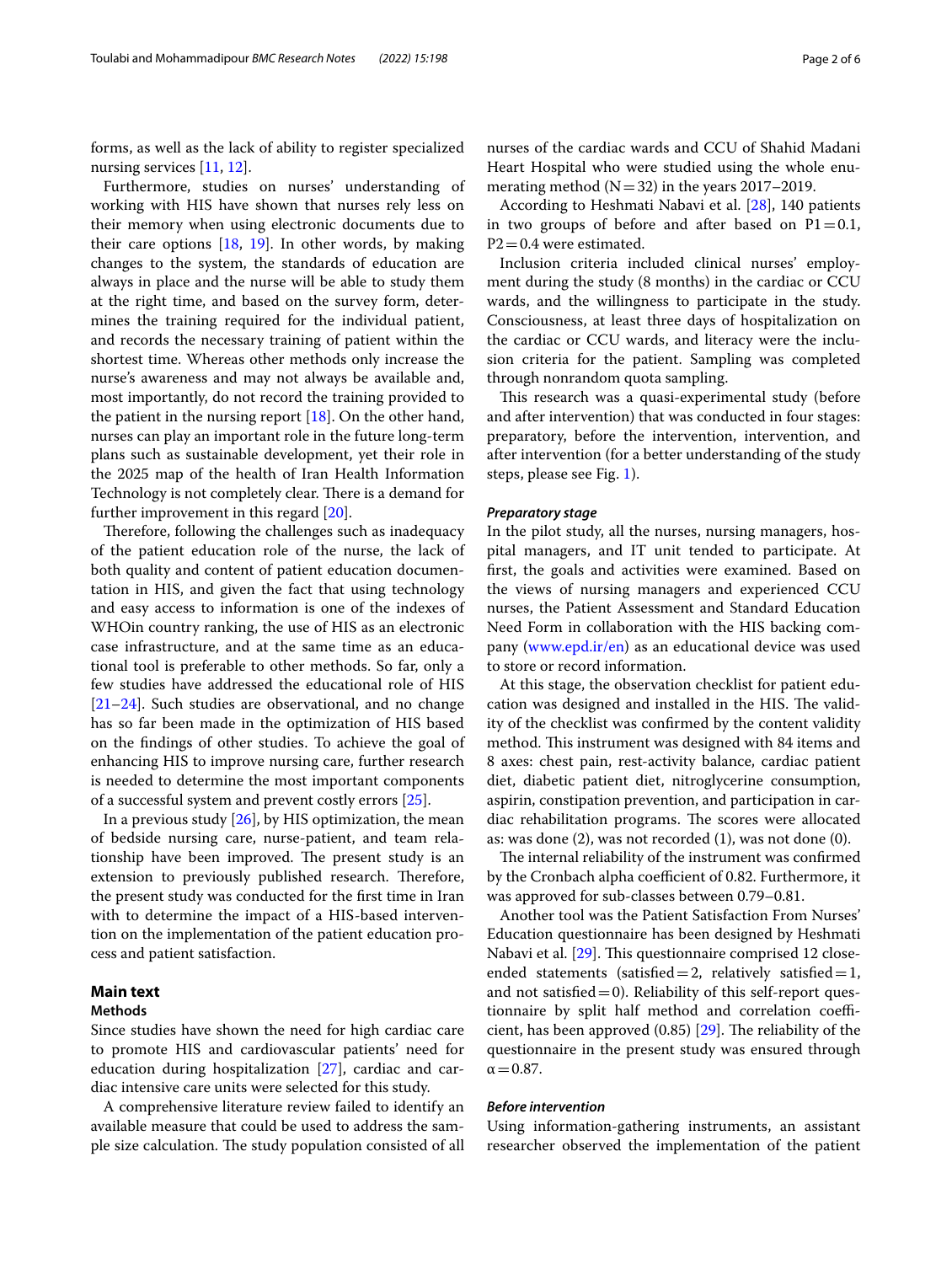

<span id="page-2-0"></span>education for two months; to minimize the efect of Hawthorne, she explained to the participants that the purpose of data collection was not to identify the errors in nurses' work but understand the change in the process used to record patient education into an electronic system.

In addition, nine nursing records for 150 patients, registered in HIS (with emphasis on patient education) were reviewed before the intervention.

To collect patients' satisfaction with the quality of nurses' education, the researchers visited the wards during eight work shifts to select the participants. After determining the potential subjects, the authors briefed the patients or their family members and provided them with the questionnaire.

#### *Intervention*

At this stage, the method of using the assessment and educational needs forms through HIS was taught by the researcher to the nurses. The standard educational need included the title, objectives, training program, implementation, and evaluation that had been prepared in the system. The nurse read all the cases before education and after determining the educational needs based on the patient's conditions, she/he gave the necessary education to the patient and then completed the implementation and evaluation sections based on the patient's conditions and fnally recorded in the patient's computer fle in the nursing report. In all shifts, the nurses implemented and recorded the education for four months. To facilitate the work processes, monitoring and formalizing the

activities, the head nurse and educational supervisors, were selected as researchers' partners and they continuously and daily supervised the training and gave feedback to the researcher. Meanwhile, the researcher appeared in various shifts to monitor and coordinate staff and respond to questions and receive feedback from nurses in the research environment.

#### *After intervention*

Within two months, the method of teaching patients was observed as intangible (controlling reports in HIS, visiting the patients) 8 times (based on the pilot) in diferent shifts by the researcher assistant. In addition, the records of 150 patients that were hospitalized for at least 3 days (nine records in the HIS) were reviewed. Also, during this period, data related to patients' satisfaction with nurse education were collected.

#### **Data analysis method**

Data analysis was performed using descriptive statistics (absolute and relative frequency, mean and standard deviation), and inferential statistics (paired t-test or Wilcoxon) with *SPSS* 21.

## **Results**

#### **Nurses and patients' demographics**

The mean and standard deviation of nurses' age was  $26.37 \pm 4.72$  years old. In addition, 87.5% were female, 59.4 were single.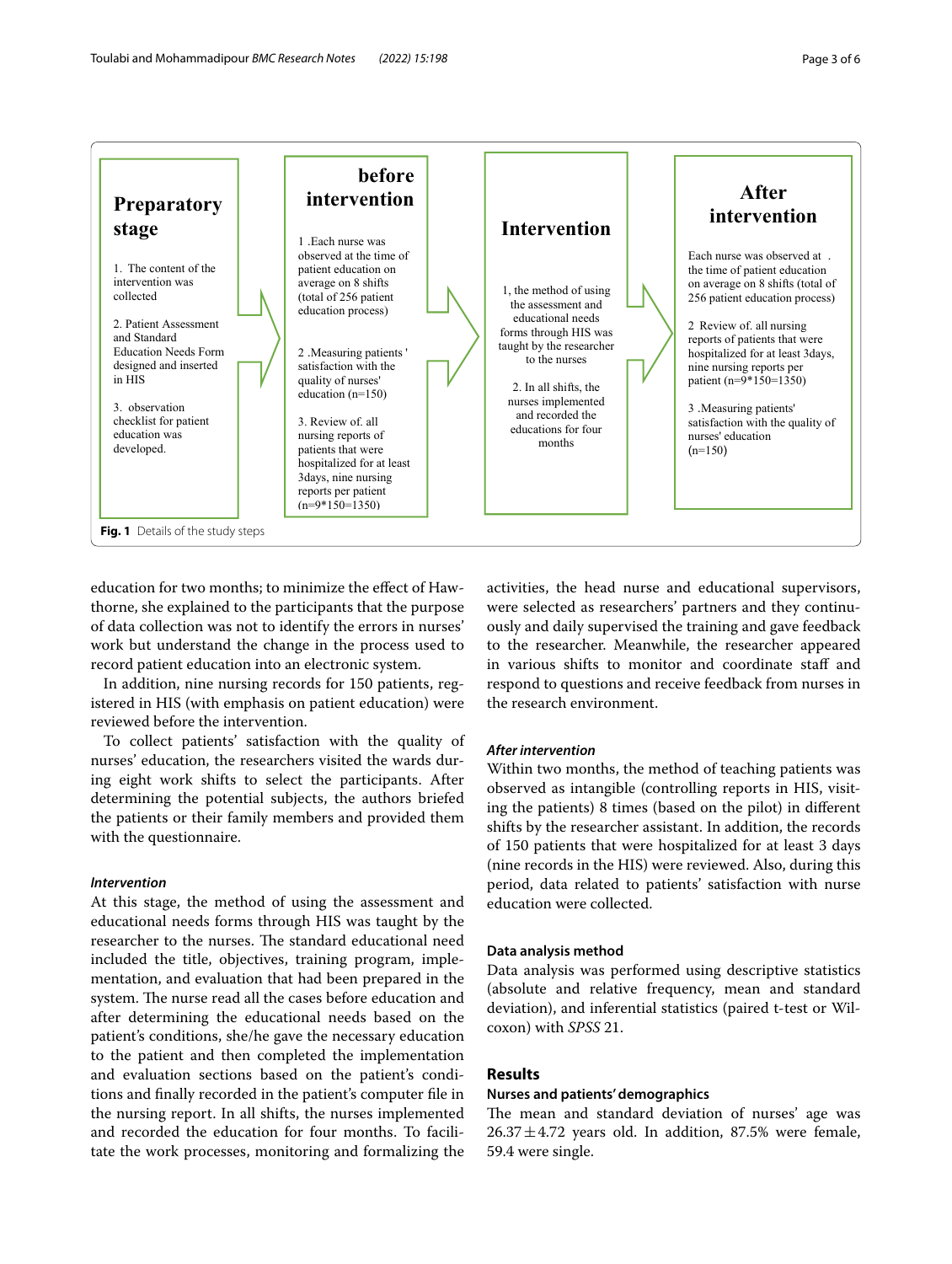## <span id="page-3-0"></span>**Table 1** Patient education statistics

| <b>Education about:</b>              |                        | Mean           | - SD         | Median              | p                  |
|--------------------------------------|------------------------|----------------|--------------|---------------------|--------------------|
| Chest pain                           | Before<br>After        | 4.28<br>7.09   | 1.08<br>1.32 | $\overline{4}$<br>7 | 0.001 <sup>b</sup> |
| Rest-activity balance                | <b>Before</b><br>After | 0.59<br>6.22   | 0.61<br>1.36 | 1<br>6              | 0.001 <sup>b</sup> |
| Cardiac patient diet                 | Before<br>After        | 5.5<br>15.41   | 1.79<br>2.19 | 5<br>16             | 0.001 <sup>a</sup> |
| Diabetic patient diet                | Before<br>After        | 5.34<br>25.47  | 1.59<br>1.45 | 5<br>25             | 0.001 <sup>b</sup> |
| Nitroglycerine consumption           | <b>Before</b><br>After | 5.44<br>14.50  | 3.34<br>2.39 | 5<br>14             | 0.001 <sup>a</sup> |
| Aspirin consumption                  | Before<br>After        | 2.66<br>10.41  | 1.42<br>1.72 | $\mathcal{P}$<br>10 | 0.001 <sup>a</sup> |
| Constipation prevention              | Before<br>After        | 1.63<br>12.22  | 1.21<br>1.18 | $\mathcal{P}$<br>12 | 0.001 <sup>a</sup> |
| Cardiac rehabilitation pro-<br>grams | Before<br>After        | 2.34<br>5.38   | 1.67<br>1.40 | 1<br>6              | 0.001 <sup>b</sup> |
| Total                                | <b>Before</b><br>After | 27.78<br>96.68 | 4.80<br>3.01 | 29.5<br>97          | 0.001 <sup>a</sup> |

<sup>a</sup> Paired Samples Test

<sup>b</sup> Wilcoxon Signed Ranks Test

<span id="page-3-1"></span>**Table 2** Patients' satisfaction of the patient education in cardiac and cardiac intensive care units

| <b>Satisfaction</b>         | Before $n$ $%$ | After $n$ (%)       | D       |
|-----------------------------|----------------|---------------------|---------|
| Satisfied $(>15)$           | 10%            | 60<br>85.7%         | < 0.001 |
| Relatively satisfied (8-15) | 52<br>74.3%    | 10<br>14.3%         |         |
| Not satisfied $(< 8)$       | 11<br>157%     | $\left($<br>$0.0\%$ |         |

Female patients constituted 55.3 and 51.4% of the sample group before and after the intervention respectively. The average age of the participants was  $40.91 \pm 18.03$ and  $42.8 \pm 16.03$  years before and after the intervention respectively.

## **Patient education statistics**

Paired T-test showed a significant increase  $(p=0.001;$  $t$ =64.886) after the intervention. In addition, there was a signifcant diference between the mean and standard deviation of the patient's education in the eight areas (Table [1](#page-3-0)).

## **Patient satisfaction**

After the changes, a 32% increase in satisfaction of cardiac patients was reported. In addition, according to Table [2](#page-3-1), full satisfaction after changes with 85.7% has the highest frequency.

## **Discussion**

The findings of the present study showed that patients' educational outcomes were improved after using the patient education reports in HIS. While most studies have focused on writing and documentation [[25](#page-4-20)], no study has been conducted to optimize the system for use in the patient education process. In a descriptive-analytical study, Sheikhtaheri et al. found that facilitators' conditions positively direct their actual nurses' use of HIS. Information quality, service quality, and system quality signifcantly increase nurses' satisfaction with HIS. Lastly, nurses' satisfaction with HIS and their actual use positively improves their performance [[30\]](#page-5-1).

In the present study, consistent with the above fndings, the existence of editable standards programs allowed nurses to acquire professional knowledge and then run it on a patient-specifc basis, and record it for each individual in the shortest time.

Another important fnding of this study was a signifcant increase in patient's satisfaction with nurse education. Current fndings confrm similar work by Mills et al. that found high patients' satisfaction with nurses' use of point-of-care information technology in acute care. Congruent to our results, in a recent study, heart failure medication education resulted in improved patient-reported satisfaction scores and 30-day all-cause readmission rates [\[31](#page-5-2)] providing a training guide for patients, designing and installing a needs assessment and educational needs form in HIS will prepare the environment for HIS-based clinical education for clinical students and nurses, as well as for newly arrived clinicians. The ability for easy, complete, and quick editing and recording of the provided education helps in documentation thus this important, reliable, and accessible source can help conduct further research. Managers can also beneft from HIS by planning, organizing, upgrading manpower, controlling and evaluating, accrediting clinical governance, and implementing organizational excellence models this study has an important methodological point of view. Ahmadian et al. in their systematic review of 53 studies showed that no prior and subsequent studies have been conducted to evaluate HIS, which could be due to a lack of close collaboration between system developers and evaluators [[25](#page-4-20)]. Kahouei et al. postulated that designing a study prior to and after the intervention method helps to determine how much the new system has solved the problem and helps investors to justify the costs and judgments about the possible costs of IT in the future  $[21]$  $[21]$  $[21]$ .

## **Conclusion**

In this research, HIS was efective in the process of patient education. However, after more than a decade of using this system, it is time to provide users such as nurses with a new generation of HIS with a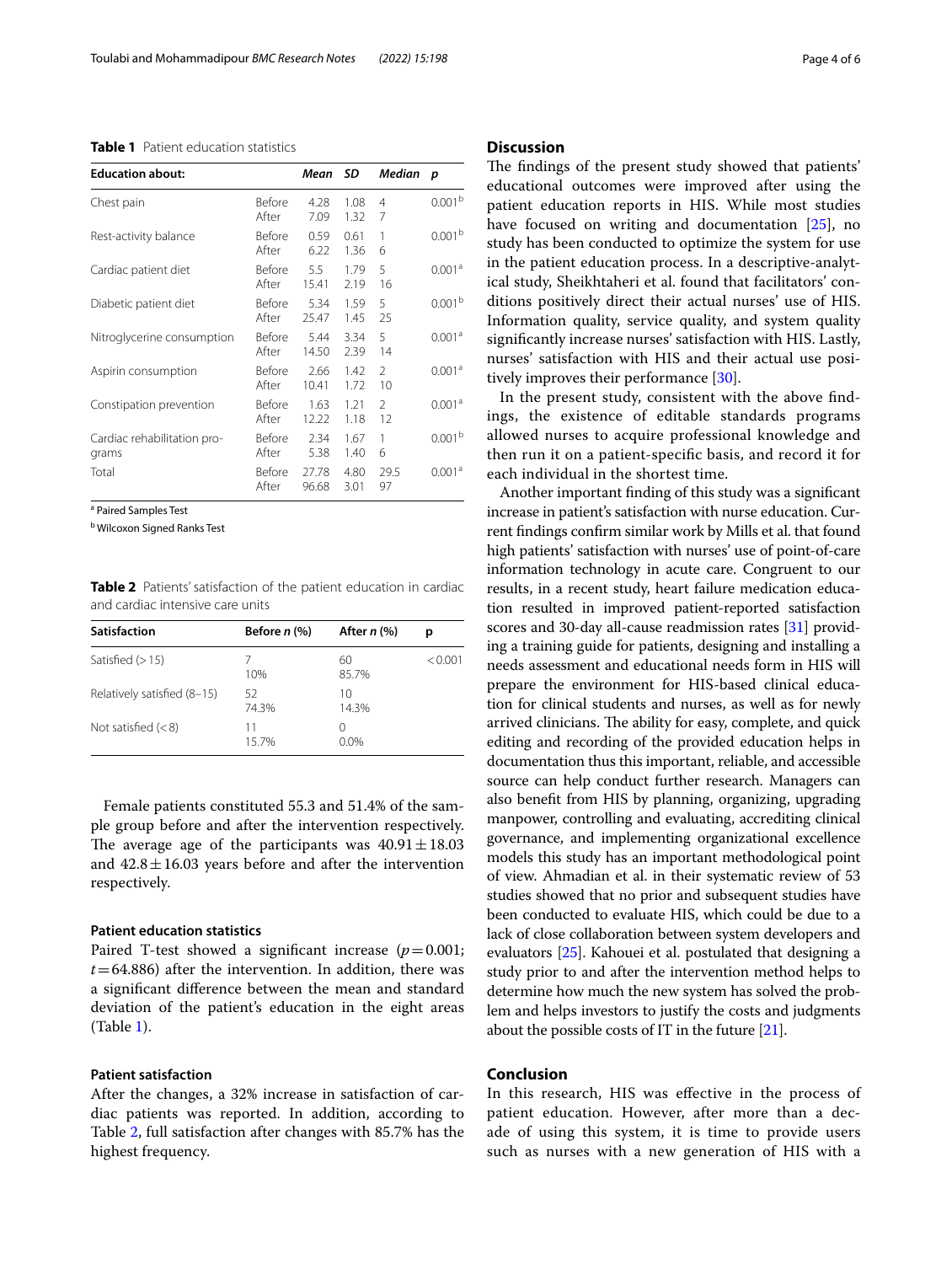patient-centered approach and provide easy access to standards of care for implementation and assessment of patients.

## **Limitation**

One of the limitations of this study includes implementation in one educational hospital. It is recommended that in the future, research should focus on organizational strategies at the regional, national, and international levels and establish harmony among the strategic objectives of the organization, structure, organizational culture, and improvement of current processes.

#### **Abbreviations**

HIS: Hospital Information Systems; WHO: World Health Organization; CCU: Coronary Care Unit.

#### **Acknowledgements**

The authors are grateful to all nurses for participating in the study

#### **Author contributions**

TT, and FM contributed to the study aim, research design, and overall structure of the manuscript. FM conducted all the statistical analyses and drafted the manuscript. All authors read and approved the fnal manuscript.

#### **Funding**

This paper was conducted with the fnancial support of Lorestan University of Medical Sciences. The funding agency played no role in the design of the study, collection, analysis, and interpretation of data and writing the manuscript.

#### **Availability of data and materials**

The data sets used and analyzed during this study can be provided from the corresponding author on reasonable request.

#### **Declarations**

#### **Ethics approval and consent to participate**

The Ethical Code (IR.LUMS.REC. 200.93.3453) was received from the Ethics Committee of the Lorestan University of Medical Sciences. All study participants were mindful of the aims of the research and voluntarily signed the consent form. They have been ensured the privacy of data, and anonymously, the questionnaires have been flled out.

#### **Consent for publication**

No applicable.

#### **Competing interests**

The authors declare that they have no competing interests.

Received: 17 February 2022 Accepted: 22 April 2022 Published online: 03 June 2022

#### **References**

- <span id="page-4-0"></span>1. Holland DE, Mistiaen P, Bowles KH. Problems and unmet needs of patients discharged "home to self-care." Prof Case Manag. 2011;16(5):240–50.
- <span id="page-4-1"></span>2. Kalisch BJ, Landstrom G, Williams RA. Missed nursing care: errors of omission. Nurs Outlook. 2009;57(1):3–9.
- <span id="page-4-2"></span>3. Friberg F, Granum V, Bergh AL. Nurses' patient-education work: conditional factors-an integrative review. J Nurs Manag. 2012;20(2):170–86.
- <span id="page-4-3"></span>4. Liaw SY, Scherpbier A, Klainin-Yobas P, Rethans JJ. A review of educational strategies to improve nurses' roles in recognizing and responding to deteriorating patients. Int Nurs Rev. 2011;58(3):296–303.
- 5. Govranos M, Newton JM. Exploring ward nurses' perceptions of continuing education in clinical settings. Nurse Educ Today. 2014;34(4):655–60.
- 6. Warren JN, Luctkar-Flude M, Godfrey C, Lukewich J. A systematic review of the efectiveness of simulation-based education on satisfaction and learning outcomes in nurse practitioner programs. Nurse Educ Today. 2016;46:99–108.
- <span id="page-4-4"></span>7. Sinclair P, Kable A, Levett-Jones T. The efectiveness of internet-based e-learning on clinician behavior and patient outcomes: a systematic review protocol. Int J Nurs Stud. 2015;13(1):52–64.
- <span id="page-4-5"></span>8. Pesut B, Greig M. Resources for educating, training, and mentoring nurses and unregulated nursing care providers in palliative care: a review and expert consultation. J Palliative Med. 2018;21(S1):S50-s56.
- <span id="page-4-6"></span>9. Chaghari M, Saffari M, Ebadi A, Ameryoun A. Empowering education: a new model for in-service training of nursing staf. J Adv Med Educ Prof. 2017;5(1):26–32.
- <span id="page-4-7"></span>10. Laitinen H, Kaunonen M, Astedt-Kurki P. Patient-focused nursing documentation expressed by nurses. J Clin Nurs. 2010;19(3–4):489–97.
- <span id="page-4-8"></span>11. Stevenson JE, Nilsson G. Nurses' perceptions of an electronic patient record from a patient safety perspective: a qualitative study. J Adv Nurs. 2012;68(3):667–76.
- <span id="page-4-9"></span>12. Hessels A, Flynn L, Cimiotti JP, Bakken S, Gershon R. Impact of heath information technology on the quality of patient care. On-line J Nurs Informat. 2015: 19.
- <span id="page-4-10"></span>13. Zhang J, Walji MF. TURF: toward a unifed framework of EHR usability. J Biomed Inform. 2011;44(6):1056–67.
- <span id="page-4-11"></span>14. Blake-Mowatt C, Lindo JL, Bennett J. Evaluation of registered nurses' knowledge and practice of documentation at a Jamaican hospital. Int Nurs Rev. 2013;60(3):328–34.
- <span id="page-4-13"></span>15. Wong FW. Chart audit: strategies to improve quality of nursing documentation. J Nurses Staff Dev. 2009;25(2):E1-6.
- <span id="page-4-12"></span>16. Pazargadi M, Tafreshi MZ, Abedsaeedi Z, Majd HA, Lankshear AJ. Proposing indicators for the development of nursing care quality in Iran. Int Nurs Rev. 2008;55(4):399–406.
- <span id="page-4-14"></span>17. Cheevakasemsook A, Chapman Y, Francis K, Davies C. The study of nursing documentation complexities. Int J Nurs Pract. 2006;12(6):366–74.
- <span id="page-4-15"></span>18. Kelley TF, Brandon DH, Docherty SL. Electronic nursing documentation as a strategy to improve quality of patient care. J Nurs Scholarsh. 2011;43(2):154–62.
- <span id="page-4-16"></span>19. Asaro PV, Boxerman SB. Efects of computerized provider order entry and nursing documentation on workflow. Acad Emerg Med. 2008;15(10):908–15.
- <span id="page-4-17"></span>20. Sadoughi F, Azadi T, Azadi T. Nurses' contribution to health information technology of Iran's 2025 health map: a review of the document. Stud Health Technol Informat. 2016;225:163–7.
- <span id="page-4-18"></span>21. Kahouei M, Zadeh JM, Roghani PS. The evaluation of the compatibility of electronic patient record (EPR) system with nurses' management needs in a developing country. Int J Med Informatics. 2015;84(4):263–70.
- 22. Alipour J, Karimi A, Ebrahimi S, Ansari F, Mehdipour Y. Success or failure of hospital information systems of public hospitals afliated with Zahedan University of medical sciences: a cross sectional study in the Southeast of Iran. Int J Med Informat. 2017;108:49–54.
- 23. Darvish A, Bahramnezhad F, Keyhanian S, Navidhamidi M. The role of nursing informatics on promoting quality of health care and the need for appropriate education. Global J Health Sci. 2014;6(6):11–8.
- <span id="page-4-19"></span>24. Meraji M, Ramazan Ghorbani N, Mahmoodian S, Samadbeik M. Applications of information technology in nursing during 2005–15: evidence from Iran. Studies Health Technol Informat. 2016;225:643–4.
- <span id="page-4-20"></span>25. Ahmadian L, Nejad SS, Khajouei R. Evaluation methods used on health information systems (HISs) in Iran and the effects of HISs on Iranian healthcare: a systematic review. Int J Med Informat. 2015;84(6):444–53.
- <span id="page-4-21"></span>26. Toulabi T, Vanaki Z, Memarian R, Namdari M. Optimization of hospital electronic information system in cardiac care unit: A participatory action research. Yafte. 2013;14(5):83–91.
- <span id="page-4-22"></span>27. Toulabi T, Vanaki Z, Memarian R, Namdari M. Quality of nursing documentations in CCU by hospital information system (HIS). Critical Care Nursing. 2012;5(13):53–62.
- <span id="page-4-23"></span>28. Heshmati Nabavi F, Rajabpoor M, Mahmoodi J, Pouresmail Z, Mikaniki T. Comparing the patient's satisfaction with educational performance of the physicians and the nurses. Jundishapur J Chronic Dissease Care. 2016;5(1): e60306.